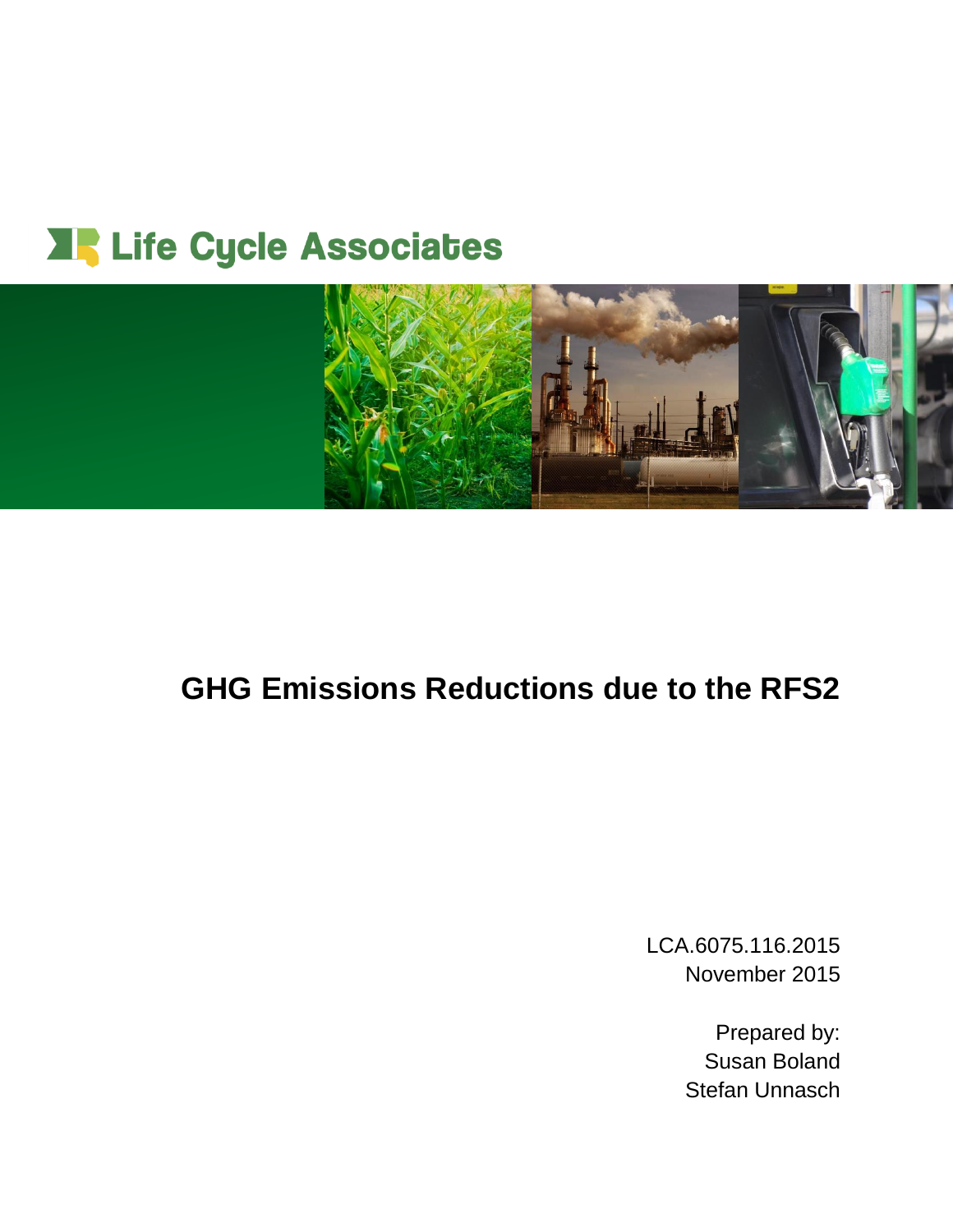#### **DISCLAIMER**

This report was prepared by Life Cycle Associates, LLC for the Renewable Fuels Association (RFA). Life Cycle Associates is not liable to any third parties who might make use of this work. No warranty or representation, express or implied, is made with respect to the accuracy, completeness, and/or usefulness of information contained in this report. Finally, no liability is assumed with respect to the use of, or for damages resulting from the use of, any information, method or process disclosed in this report. In accepting this report, the reader agrees to these terms.

#### **ACKNOWLEDGEMENT**

Life Cycle Associates, LLC performed this study under contract to the Renewable Fuels Association. Geoff Cooper was the project manager.

Contact Information:

Stefan Unnasch Life Cycle Associates, LLC 1.650.461.9048 [unnasch@LifeCycleAssociates.com](mailto:unnasch@LifeCycleAssociates.com) www.LifeCycleAssociates.com

Recommended Citation: Boland. S. and Unnasch. S. (2015) GHG Reductions from the RFS2. Life Cycle Associates Report LCA.6075.116.2015, Prepared for Renewable Fuels Association.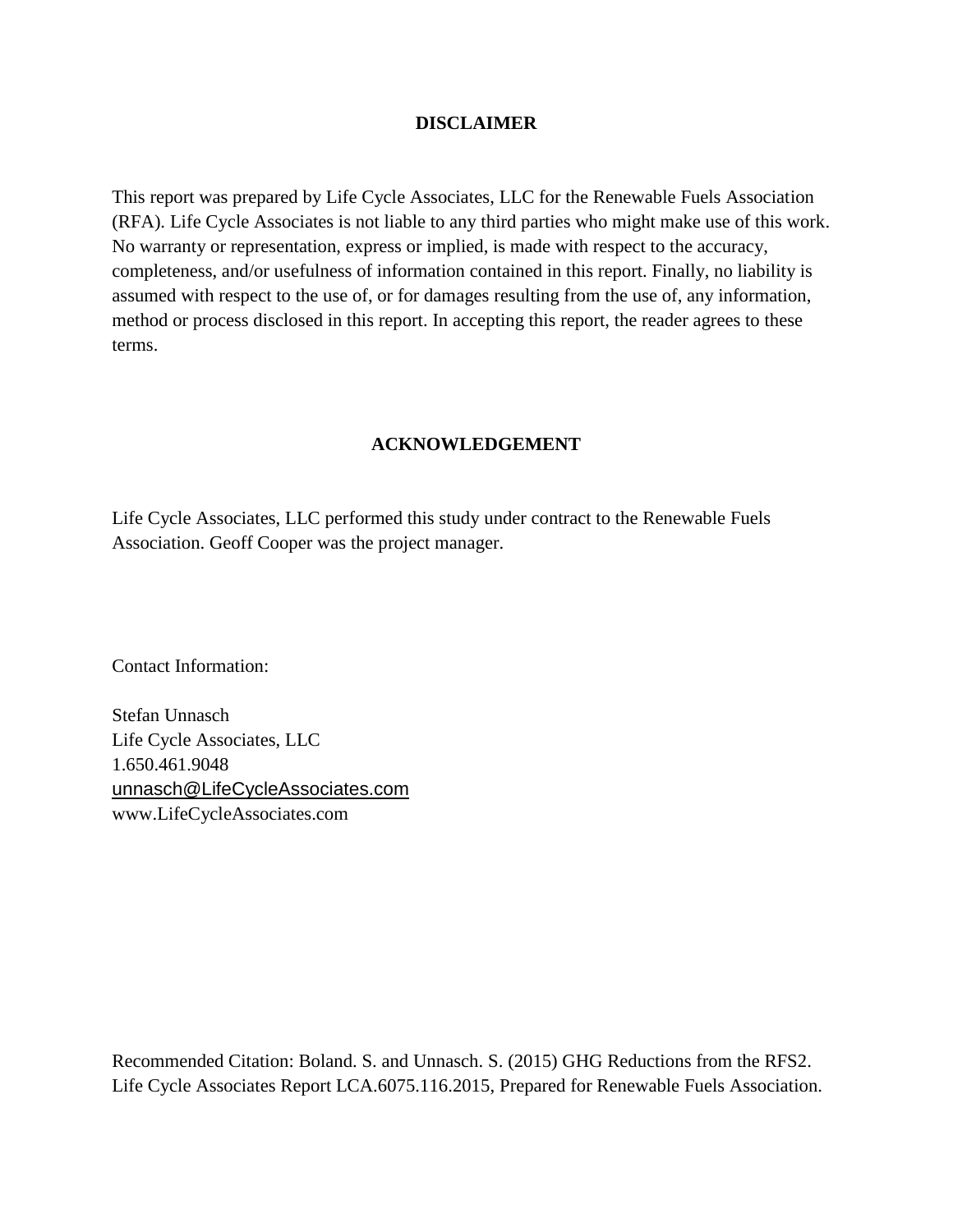#### **Contents**

| 1.1 RFS Renewable Fuel Categories, Production Volumes and RINS Generated 2 |  |
|----------------------------------------------------------------------------|--|
|                                                                            |  |
|                                                                            |  |
|                                                                            |  |
|                                                                            |  |
|                                                                            |  |

#### **Tables**

| Table 1. U.S. Renewable Fuel Categories, Fuel Type, Feedstock Source and RIN D-Code  3 |  |
|----------------------------------------------------------------------------------------|--|
|                                                                                        |  |
|                                                                                        |  |
|                                                                                        |  |
|                                                                                        |  |
|                                                                                        |  |
|                                                                                        |  |
| Table 8. Carbon Intensity Estimates of All Biofuels plus EPA Minimum Threshold 9       |  |

### **Figures**

| Figure 3. Weighted carbon intensity (g $CO2 e/MJ$ ) of petroleum fuels consumed in the U.S 2 |  |
|----------------------------------------------------------------------------------------------|--|
|                                                                                              |  |
|                                                                                              |  |
|                                                                                              |  |

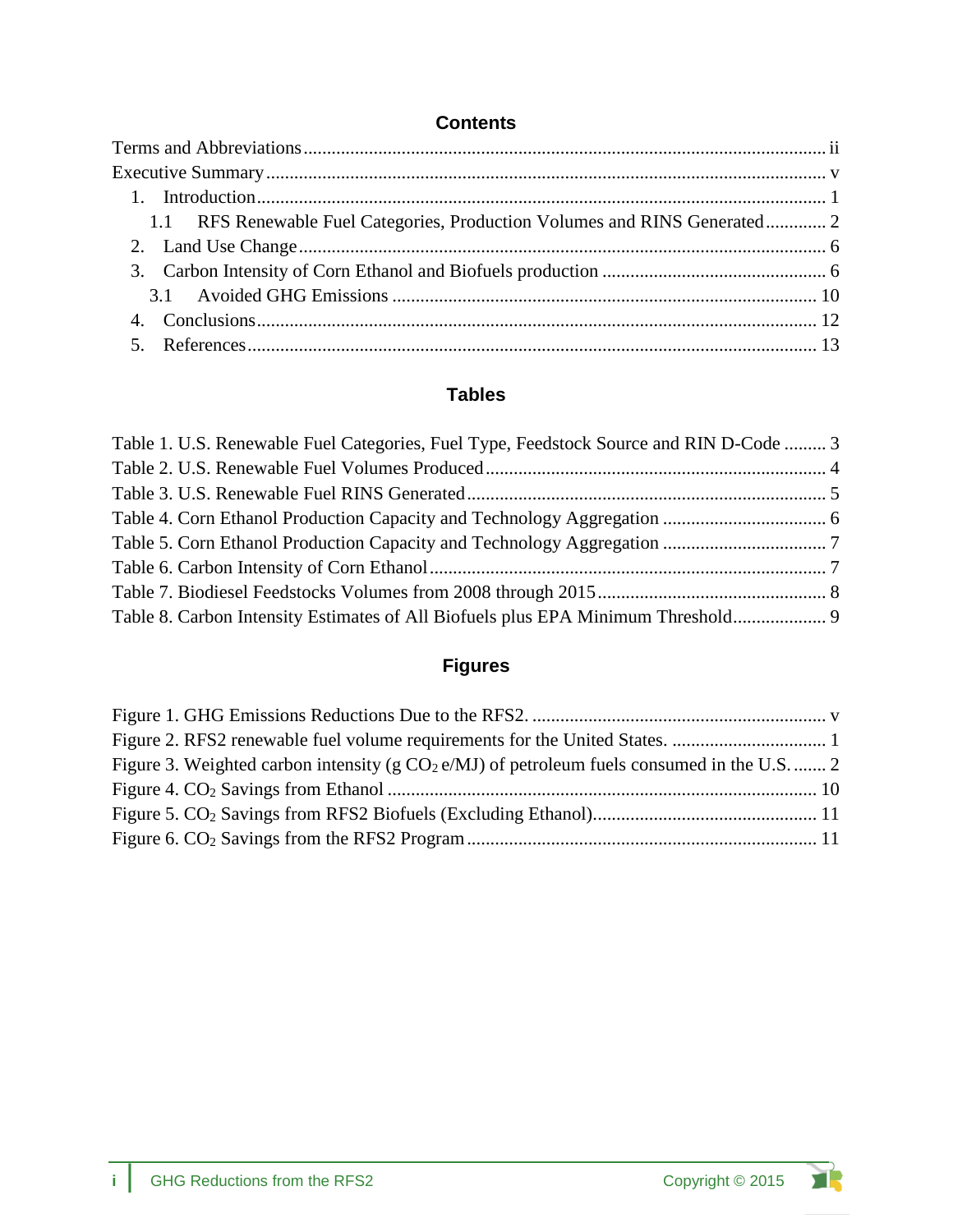# <span id="page-3-0"></span>**Terms and Abbreviations**

| <b>ANL</b>   | <b>Argonne National Laboratory</b>                                     |
|--------------|------------------------------------------------------------------------|
| <b>ARB</b>   | California Air Resources Board                                         |
| <b>Btu</b>   | British thermal unit                                                   |
| <b>BD</b>    | <b>Biodiesel</b>                                                       |
| CI           | Carbon Intensity                                                       |
| <b>CNG</b>   | <b>Compressed Natural Gas</b>                                          |
| <b>CRF</b>   | Corn Replacement Feed                                                  |
| <b>LNG</b>   | <b>Liquefied Natural Gas</b>                                           |
| <b>DGS</b>   | <b>Distillers Grains with Solubles</b>                                 |
| <b>DDGS</b>  | Dry Distillers Grains with Solubles                                    |
| <b>EPA</b>   | <b>Environmental Protection Agency</b>                                 |
| <b>EIA</b>   | <b>Energy Information Agency</b>                                       |
| <b>GHG</b>   | Greenhouse gas                                                         |
| <b>GREET</b> | Greenhouse gas, Regulated Emissions and Energy Use                     |
|              | in Transportation (Argonne National Laboratory's well-to-wheels model) |
| kWh          | kiloWatt-hour                                                          |
| <b>LCA</b>   | Life cycle assessment                                                  |
| <b>LCFS</b>  | Low Carbon Fuel Standard                                               |
| <b>LHV</b>   | Lower heating value                                                    |
| <b>MGY</b>   | Million gallons per year                                               |
| MJ           | Mega joule                                                             |
| mmBtu        | <b>Million Btu</b>                                                     |
| <b>RFS</b>   | Renewable Fuel Standard (U.S.)                                         |
| <b>NERD</b>  | Non Ester Renewable Diesel                                             |
| <b>TTW</b>   | Tank-to-wheels                                                         |
| <b>UCO</b>   | <b>Used Cooking Oils</b>                                               |
| U.S.         | <b>United States</b>                                                   |
| <b>VOC</b>   | <b>Volatile Organic Compound</b>                                       |
| <b>WDGS</b>  | Wet Distillers Grains with Solubles                                    |
| <b>WTT</b>   | Well-to-tank                                                           |
| <b>WTW</b>   | Well-to-wheels                                                         |

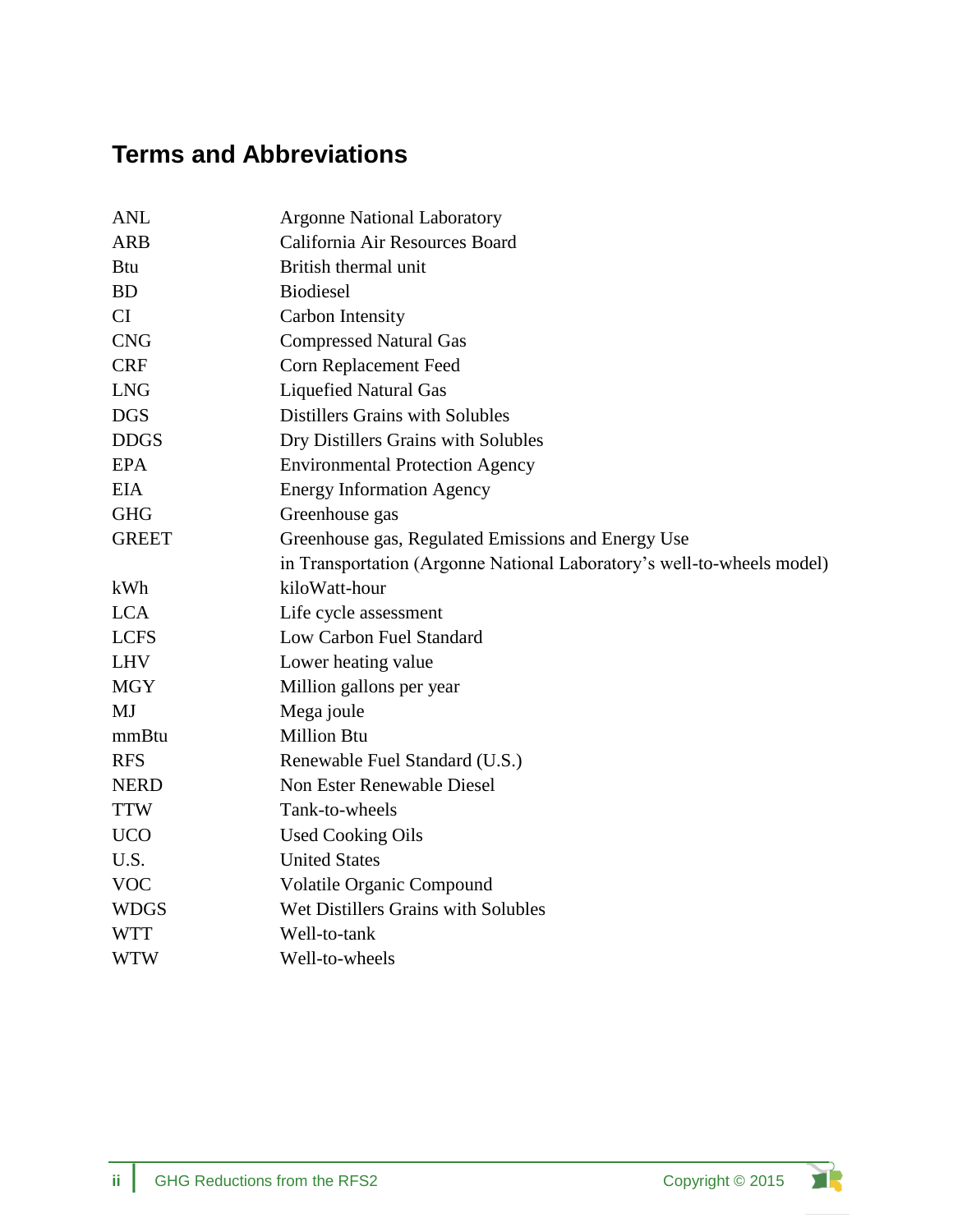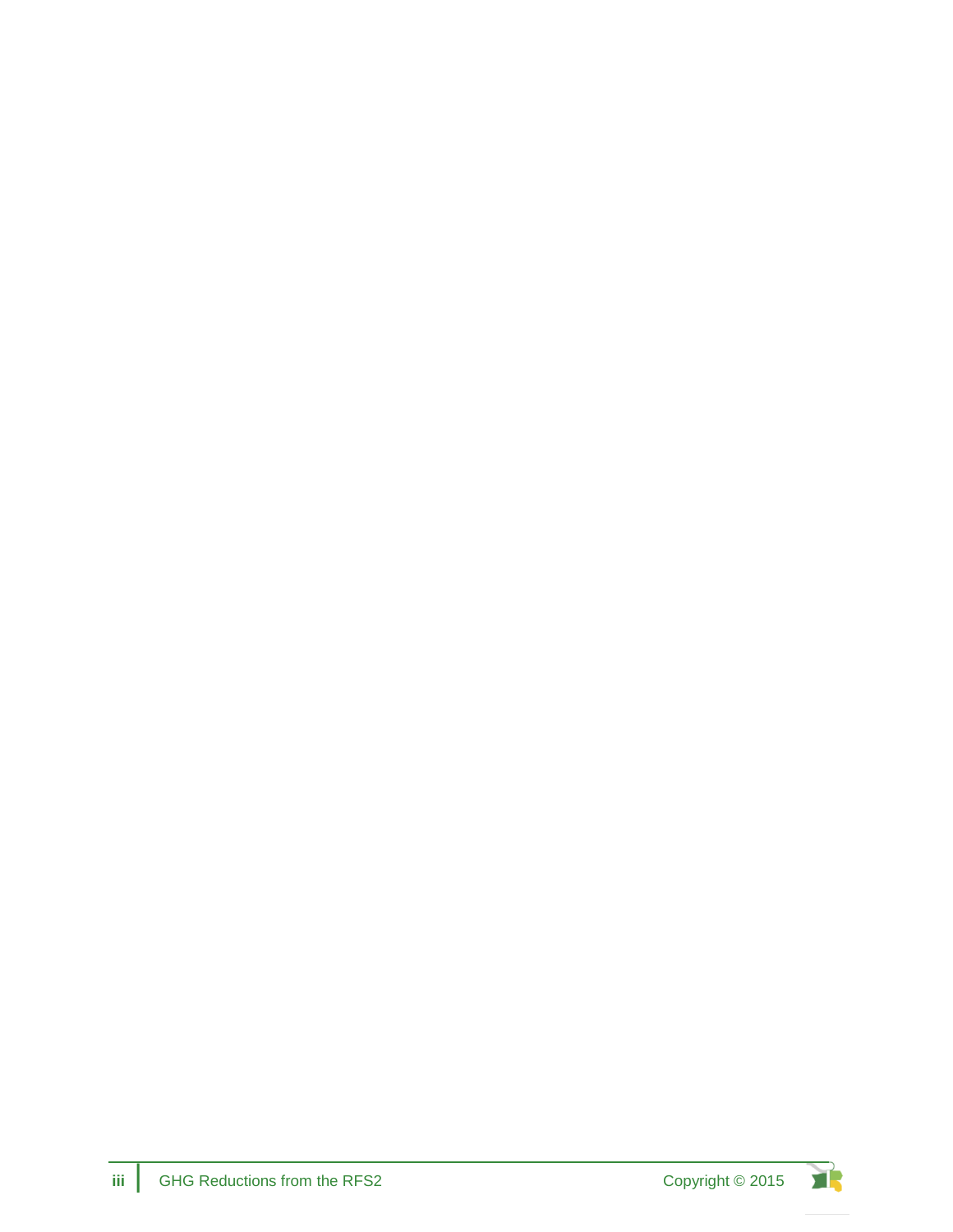This page is intentionally left blank

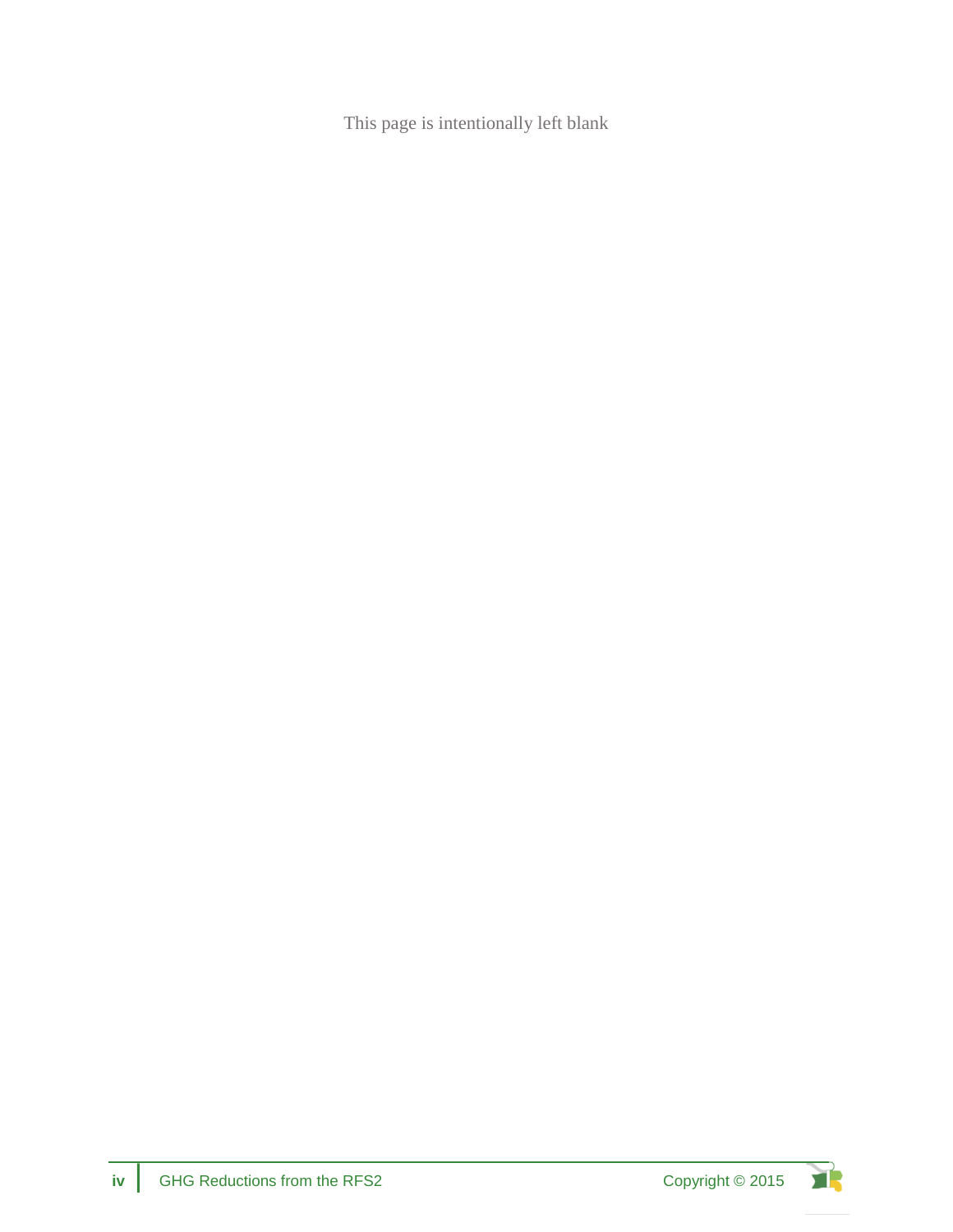## **Executive Summary**

<span id="page-6-0"></span>The RFS2 has resulted in aggregate GHG emissions reductions from the use of biofuels, which exceed the original projections from the final Rule. The RFS2 has resulted in significant GHG reductions, with cumulative  $CO<sub>2</sub>$  savings of 354 million metric tonnes over the period of implementation. The GHG reductions are due to the greater than expected savings from ethanol and other biofuels. These emissions savings occur even though cellulosic biofuels have not met the RFS2 production targets. In addition, EPA underestimated the petroleum baseline in the Rule. Studies by Life Cycle Associates and the Carnegie Institute have shown that the GHG emissions from U.S. petroleum are higher than the EPA calculated in 2005 (Boland, 2014; Gordon, 2015, 2012). Life Cycle Associates have calculated the annual U.S. petroleum emissions based on the changing trends in feedstock availability and U.S. consumption over time (Boland, 2014). The GHG savings are calculated from the revised U.S. petroleum emissions over time. [Figure 1](#page-6-1) shows the total emissions reductions from the RFS2.



<span id="page-6-1"></span>**Figure 1.** GHG Emissions Reductions Due to the RFS2.

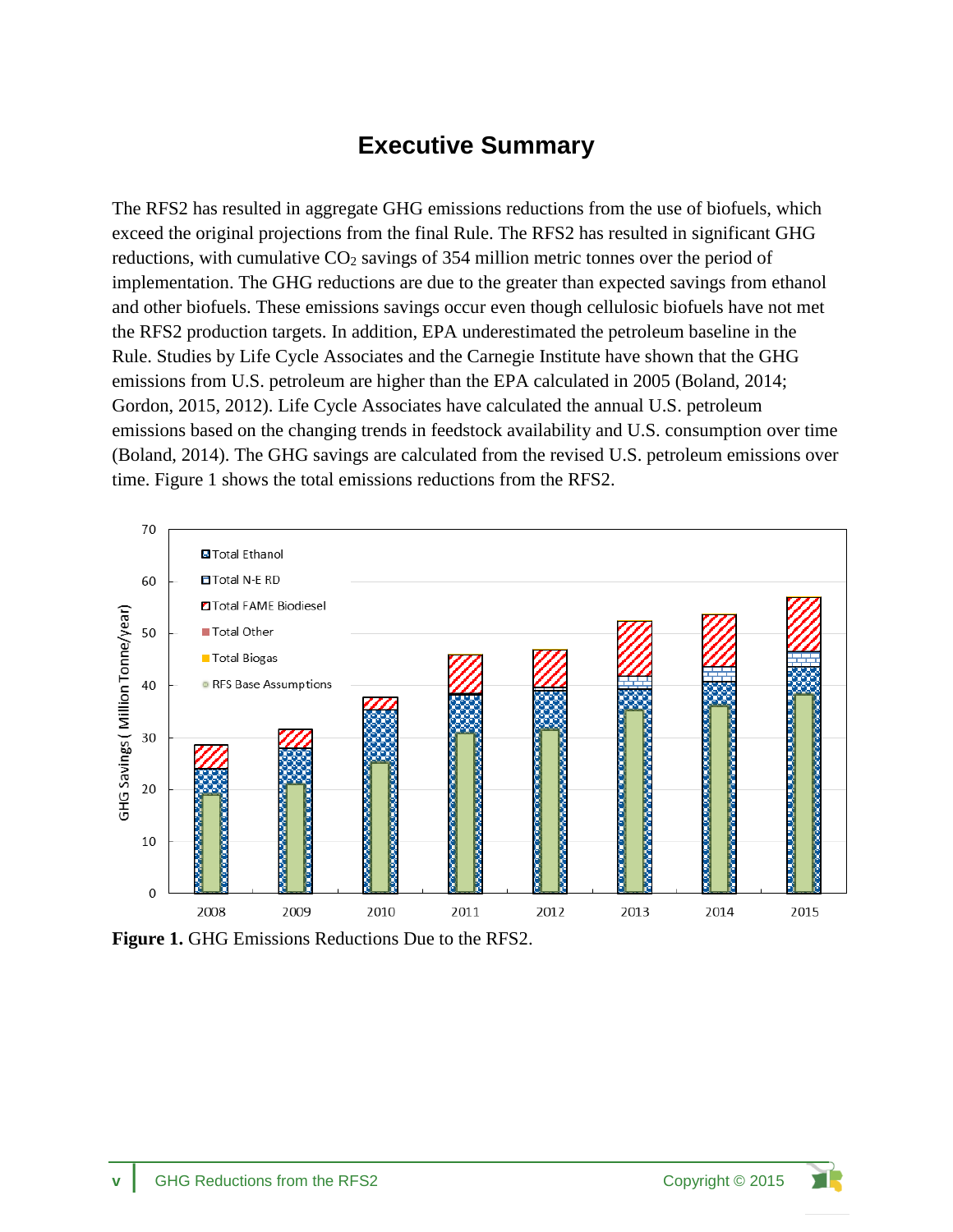**This page is intentionally left blank**

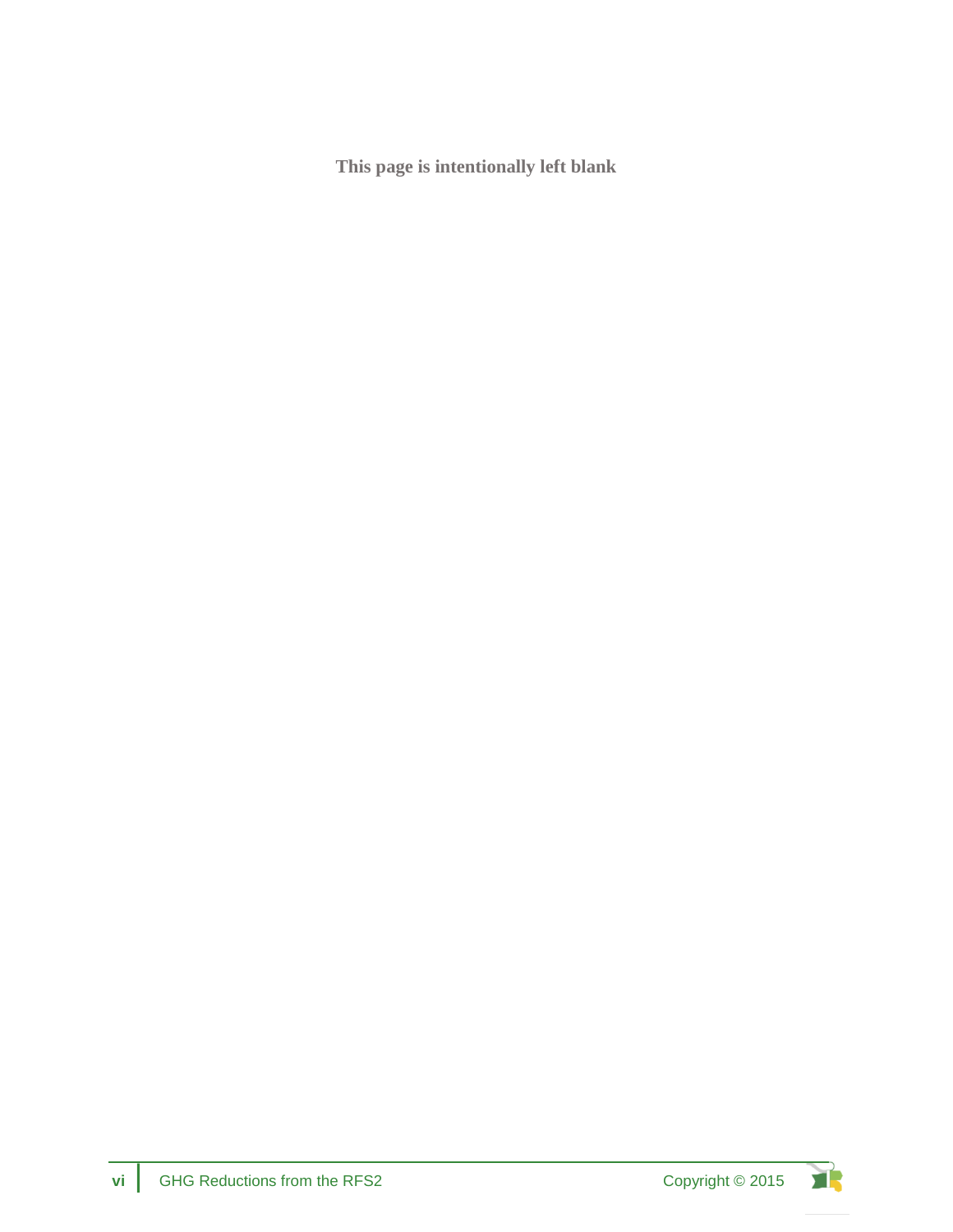#### <span id="page-8-0"></span>**1. Introduction**

This study builds upon the 2014 Carbon Intensity of Marginal Petroleum and Corn Ethanol Fuels report (Boland, 2014) released by Life Cycle Associates under contract to the Renewable Fuels Association. The Marginal Emissions report examined the trends in the greenhouse gas (GHG) emissions, termed Carbon Intensity (CI) of U.S. petroleum and corn ethanol transportation fuels. The CI is measured in grams of carbon dioxide emitted per megajoule of fuel (g  $CO<sub>2</sub>$ e/MJ). This work includes all renewable fuels sold under the RFS2 and their corresponding CI values.

The U.S. Renewable Fuel Standard (RFS2) requires the addition of 36 billion gallons of renewable transportation fuels to the U.S. slate by 2022. The RFS2 established mandatory CI GHG emission thresholds for renewable fuel categories based on reductions from an established 2005 petroleum baseline. Within the total volume requirement, RFS2 establishes separate annual volumes for cellulosic biofuels, biomass-based diesel, advanced biofuels, and renewable fuels. [Figure 2](#page-8-1) illustrates the RFS2 volume requirements per fuel category. To comply with the standard, obligated parties must sell their annual share (as calculated by EPA) within each category.



<span id="page-8-1"></span>**Figure 2.** RFS2 renewable fuel volume requirements for the United States.

The 2005 petroleum baseline developed by EPA is based on the aggregate emissions from the production of petroleum fuels consumed in the U.S. during 2005. The methodology and assumptions for the petroleum baseline are contained in the EPA Regulatory Impact Analysis (EPA, 2010). The baseline remains constant throughout the statutory timeframe of the RFS2  $(2005 - 2022)$ . However, the mix of crude slates used to develop the baseline has changed since 2005, and the advent of new crude extraction and processing technologies has raised the aggregate CI of petroleum fuels above the 2005 baseline. Furthermore, the baseline refining

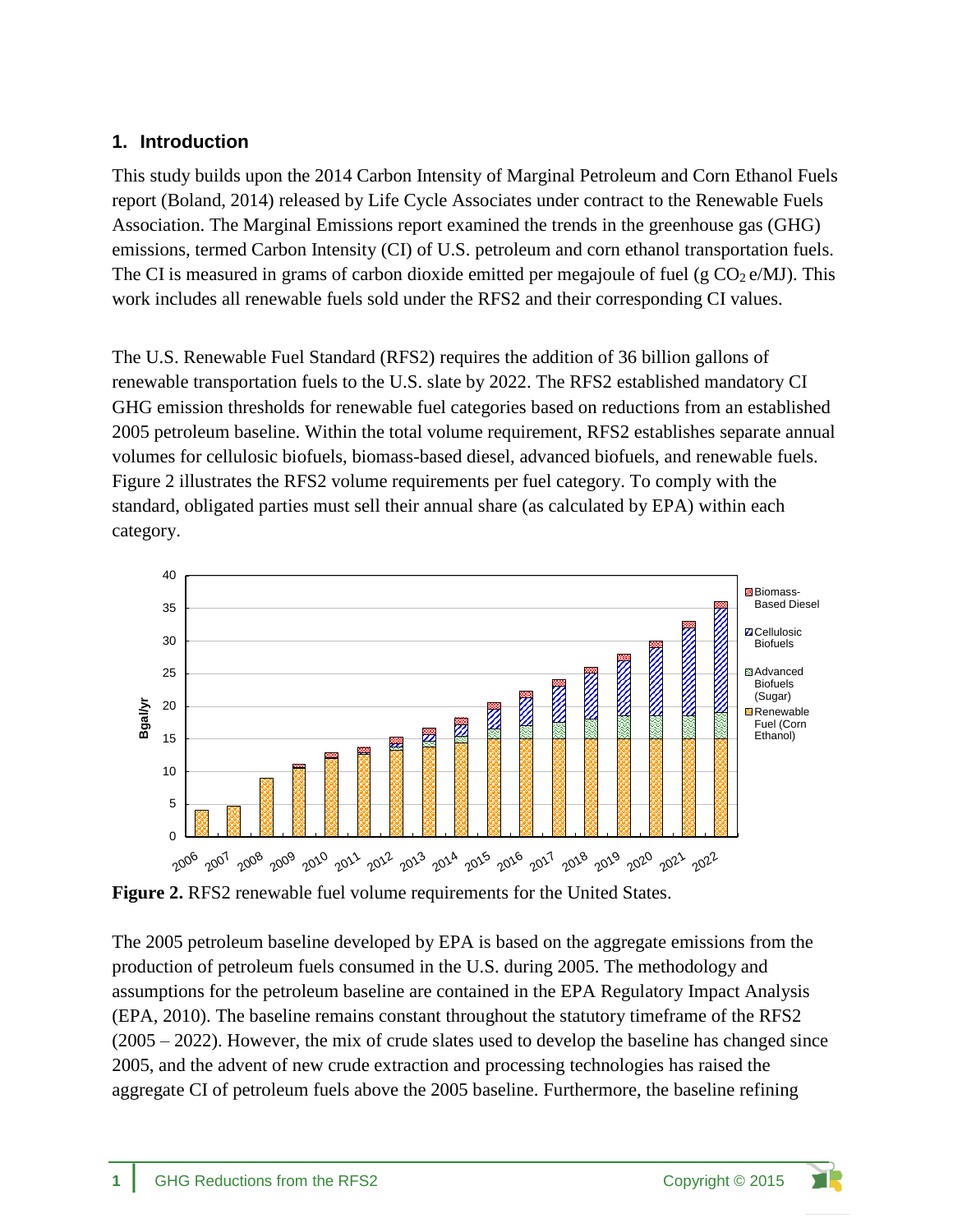emissions were underestimated and have since been revised in LCA models (ANL, 2014; Elhoujeiri, 2012). The 2014 Marginal Emissions study (Boland, 2014) re-examines the mix of crude slates and U.S. consumption trends to develop the annual aggregate U.S. petroleum CI. The annual aggregate CI provides a more accurate estimate of the aggregate U.S. petroleum CI.

[Figure 3](#page-9-1) shows the weighted carbon intensities of petroleum fuels consumed in the U.S. alongside the EPA 2005 baseline. This revised estimate results in an aggregate petroleum CI that is higher than the 2005 EPA average gasoline baseline of 93.08 g  $CO<sub>2</sub> e/MJ$ . The median CI of aggregate U.S. petroleum gasoline is  $96.82$  g  $CO<sub>2</sub> e/MJ$ .



<span id="page-9-1"></span>

#### <span id="page-9-0"></span>**1.1 RFS Renewable Fuel Categories, Production Volumes and RINS Generated**

[Table 1](#page-10-0) shows the U.S. renewable fuel categories, the fuel type and the typical feedstocks used to produce each fuel. Also shown is the RIN D Code. The RIN code is the Renewable Identification Number, used to track fuel production and sales. Each type of renewable fuel generates a RIN when produced. Each D code applies to a specific RIN category.

EPA reports fuels sold by D-code type, which are further categorized as shown in Table 1. EIA reports the types of feedstocks used in biodiesel production.<sup>1</sup> This study matched the

 $\overline{a}$ 



 $<sup>1</sup>$  EPA categorizes renewable diesel by equivalence value EV. The equivalence value represents the ratio of heating</sup> value of a biofuel to the heating value of a gallon of denatured ethanol. NERD EVs may vary with data submitted by different fuel developers with petitions to EPA.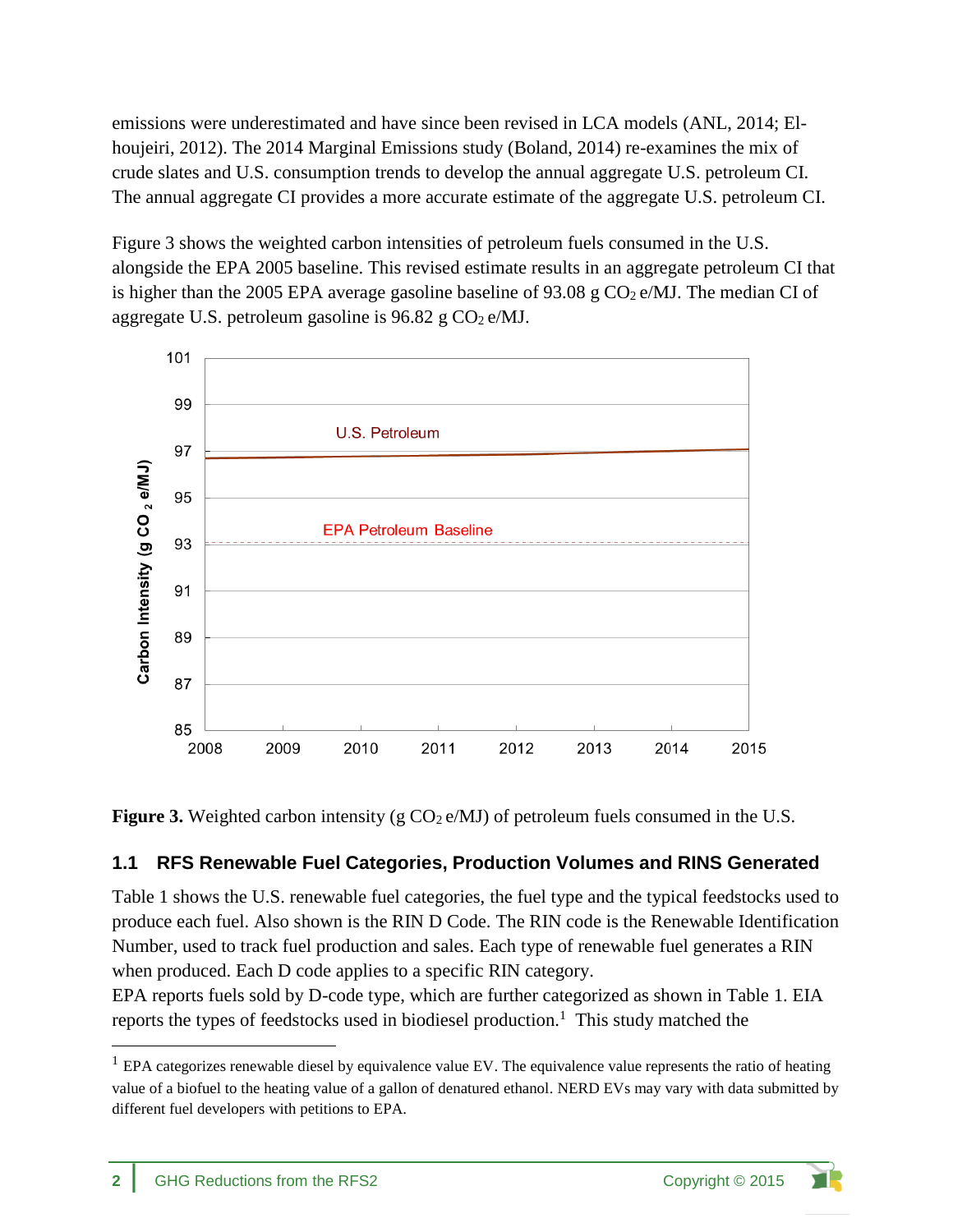fuel/feedstock combinations with fuel volumes. Some fuel categories achieve GHG reductions that are consistent with the 50% and 60% GHG reductions in the RFS2, while other fuels such as corn oil biodiesel achieve even lower GHG reductions than the RFS requirements. The CI for each feedstock and fuel is matching in the following analysis.

| <b>RIN D-code</b> | <b>Fuel Type</b><br><b>Fuel Category</b> |                    | Feedstock                                  |
|-------------------|------------------------------------------|--------------------|--------------------------------------------|
| 6                 | Renewable Fuel                           | Ethanol            | Corn, Sorghum                              |
| 6                 | Renewable Fuel                           | <b>Biodiesel</b>   | Palm oil                                   |
| 6                 | Renewable Fuel                           | $NERD* (EV 1.7)$   | Palm oil                                   |
| 5                 | <b>Advanced Biofuel</b>                  | Ethanol            | Sugarcane, Beverage waste                  |
| 5                 | <b>Advanced Biofuel</b>                  | <b>Biogas</b>      | Landfill, Wastewater Treatment             |
| 5                 | <b>Advanced Biofuel</b>                  | $NERD*$ (EV 1.6)   | Tallow, Used Cooking Oils, Soybean, Canola |
| 5                 | <b>Advanced Biofuel</b>                  | $NERD*$ (EV 1.7)   | Tallow, Used Cooking Oils, Soybean, Canola |
| 5                 | <b>Advanced Biofuel</b>                  | Bio-Naphtha        | Soybean, Canola, Tallow, Used Cooking Oils |
| 4                 | Biomass-Based Diesel                     | <b>Biodiesel</b>   | Soybean, Canola, Tallow, Used Cooking Oils |
| $\overline{4}$    | <b>Biomass-Based Diesel</b>              | $NERD*$ (EV 1.5)   | Tallow, Used Cooking Oils, Soybean, Canola |
| $\overline{4}$    | Biomass-Based Diesel                     | $NERD*$ (EV 1.6)   | Tallow, Used Cooking Oils, Soybean, Canola |
| $\overline{4}$    | <b>Biomass-Based Diesel</b>              | $NERD* (EV 1.7)$   | Tallow, Used Cooking Oils, Soybean, Canola |
| 3                 | Cellulosic Biofuel                       | Ethanol            | Corn kernel Fiber, Biomass Stover          |
| 3                 | Cellulosic Biofuel                       | <b>RCNG</b>        | Landfill, Wastewater Treatment             |
| 3                 | Cellulosic Biofuel                       | <b>RLNG</b>        | Landfill, Wastewater Treatment             |
| 3                 | Cellulosic Biofuel                       | Renewable Gasoline | <b>Forest Waste</b>                        |
| 7                 | Cellulosic Diesel                        | $NERD*$ (EV 1.7)   | <b>Forest Waste</b>                        |

<span id="page-10-0"></span>**Table 1.** U.S. Renewable Fuel Categories, Fuel Type, Feedstock Source and RIN D-Code

\*NERD = Non-Ester Renewable Diesel

[Table 2](#page-11-0) shows the U.S. renewable fuel volumes generated (million gallons of fuel) from 2008 - 2015 (i.e., the period of RFS2 implementation). [Table 3](#page-12-0) shows the corresponding number of RINS generated from each type of fuel.

 $\overline{a}$ 

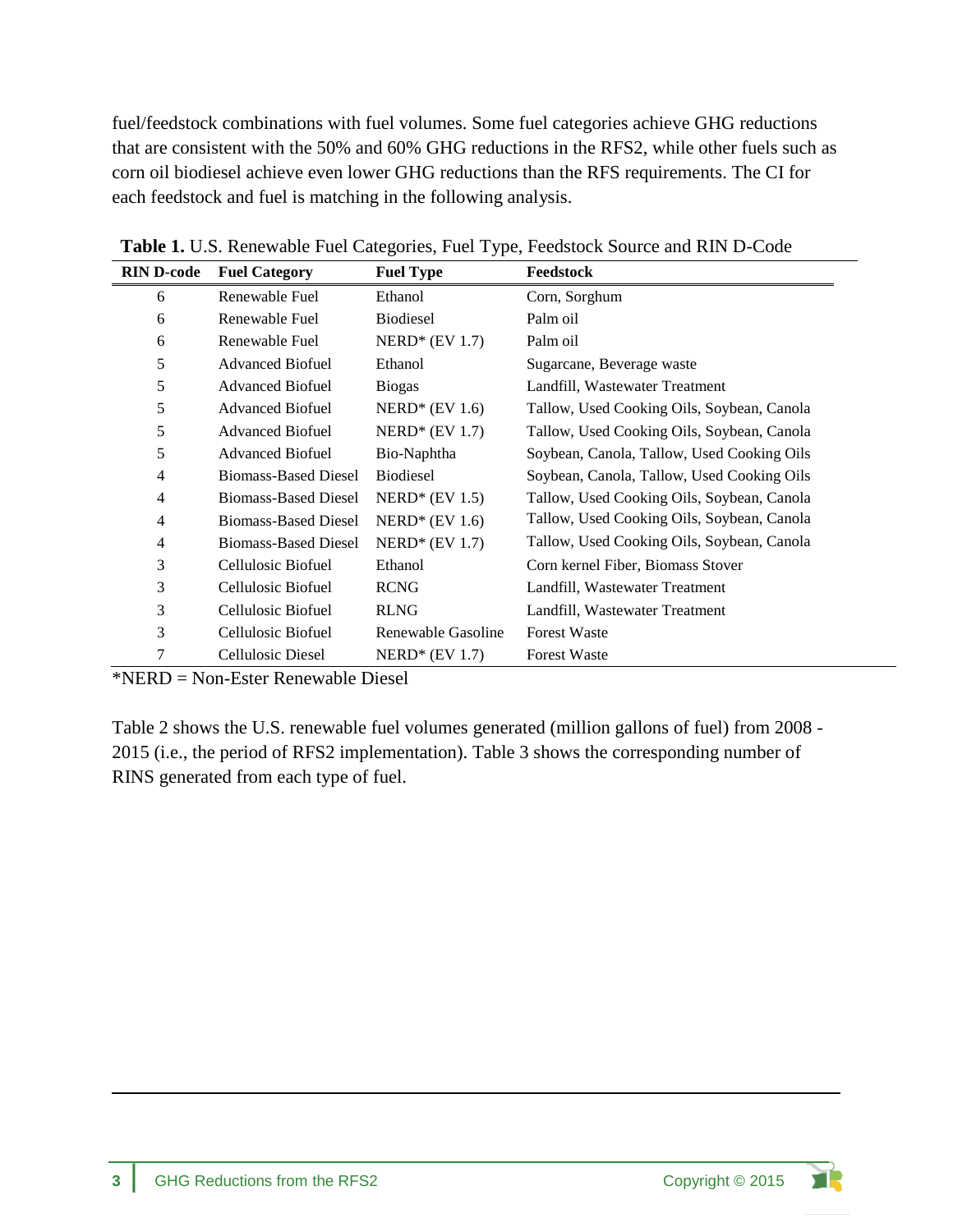<span id="page-11-0"></span>

| <b>RIN</b> |                      |        |                          |                          |                  |                                       |                          |                |                          |
|------------|----------------------|--------|--------------------------|--------------------------|------------------|---------------------------------------|--------------------------|----------------|--------------------------|
| D-code     | <b>Fuel Type</b>     |        |                          |                          |                  | <b>Fuel Volumes (Million Gallons)</b> |                          |                |                          |
|            |                      | 2008   | 2009                     | 2010                     | 2011             | 2012                                  | 2013                     | 2014           | $2015A*$                 |
| 6          | Ethanol              | 9,309  | 10,938                   | 13,298                   | 13,609           | 12,987                                | 13,099                   | 14,017         | 14,236                   |
| 6          | <b>Biodiesel</b>     |        |                          |                          | $\overline{4}$   | 1                                     | 37                       | 53             | 79                       |
| 6          | <b>NERD (EV 1.7)</b> |        |                          |                          |                  |                                       | 116                      | 151            | 199                      |
| 5          | Ethanol              | 530    | 198                      | 16                       | 194              | 603                                   | 458                      | 90             | 86                       |
| 5          | <b>Biogas</b>        |        | $\overline{\phantom{a}}$ | $\overline{\phantom{a}}$ | $\mathbf{1}$     | 3                                     | 26                       | 20             |                          |
| 5          | NERD (EV $1.6$ )     |        |                          | 5                        | 12               | $\overline{2}$                        | $\theta$                 | $\theta$       |                          |
| 5          | <b>NERD (EV 1.7)</b> |        | $\overline{a}$           | 3                        | 5                | 10                                    | 41                       | 9              | 5                        |
| 5          | Bio-Naphtha          |        | ٠                        |                          |                  |                                       | $\overline{a}$           | 12             | 16                       |
| 4          | <b>Biodiesel</b>     | 678    | 516                      | 343                      | 1,077            | 1,056                                 | 1,534                    | 1,435          | 1,463                    |
| 4          | NERD (EV $1.5$ )     |        | $\blacksquare$           | $\overline{\phantom{a}}$ | $\boldsymbol{0}$ | 1                                     | 1                        | $\mathbf{0}$   | $\overline{\phantom{a}}$ |
| 4          | NERD (EV $1.6$ )     |        | $\blacksquare$           | $\boldsymbol{0}$         | 15               | 9                                     | 29                       | $\tau$         | 5                        |
| 4          | <b>NERD (EV 1.7)</b> |        | $\overline{a}$           | 1                        | 30               | 80                                    | 230                      | 320            | 314                      |
| 3          | Ethanol              |        |                          |                          | $\blacksquare$   | $\mathbf{0}$                          | $\overline{a}$           | 1              | $\overline{2}$           |
| 3          | <b>RCNG</b>          |        |                          |                          |                  |                                       | $\overline{\phantom{a}}$ | 15             | 68                       |
| 3          | <b>RLNG</b>          |        |                          |                          |                  |                                       |                          | 17             | 48                       |
|            | Renewable            |        |                          |                          |                  |                                       | $\overline{0}$           | $\theta$       | $\overline{\phantom{a}}$ |
| 3          | Gasoline             |        |                          |                          |                  |                                       |                          |                |                          |
| 7          | <b>NERD (EV 1.7)</b> |        |                          |                          |                  | $\boldsymbol{0}$                      | $\boldsymbol{0}$         | $\overline{0}$ |                          |
|            | <b>Total Ethanol</b> | 9,839  | 11,136                   | 13,314                   | 13,803           | 13,590                                | 13,557                   | 14,108         | 14,325                   |
|            | <b>Total FAME</b>    | 678    | 516                      | 343                      | 1,082            | 1,057                                 | 1,570                    | 1,489          | 1,542                    |
|            | <b>Biodiesel</b>     |        |                          |                          |                  |                                       |                          |                |                          |
|            | <b>Total N-E RD</b>  |        |                          | 9                        | 62               | 103                                   | 417                      | 488            | 524                      |
|            | <b>Total Biogas</b>  |        |                          |                          | 1                | 3                                     | 26                       | 53             | 116                      |
|            | <b>Total Other</b>   |        |                          |                          |                  |                                       | $\overline{0}$           | 12             | 16                       |
|            | <b>TOTAL</b>         | 10,517 | 11,652                   | 13,665                   | 14,948           | 14,753                                | 15,571                   | 16,149         | 16,523                   |

**Table 2.** U.S. Renewable Fuel Volumes Produced

\*2015A is the assumed 12 month production total of biofuels based on the 10 months (January - October 2015) data available.

TR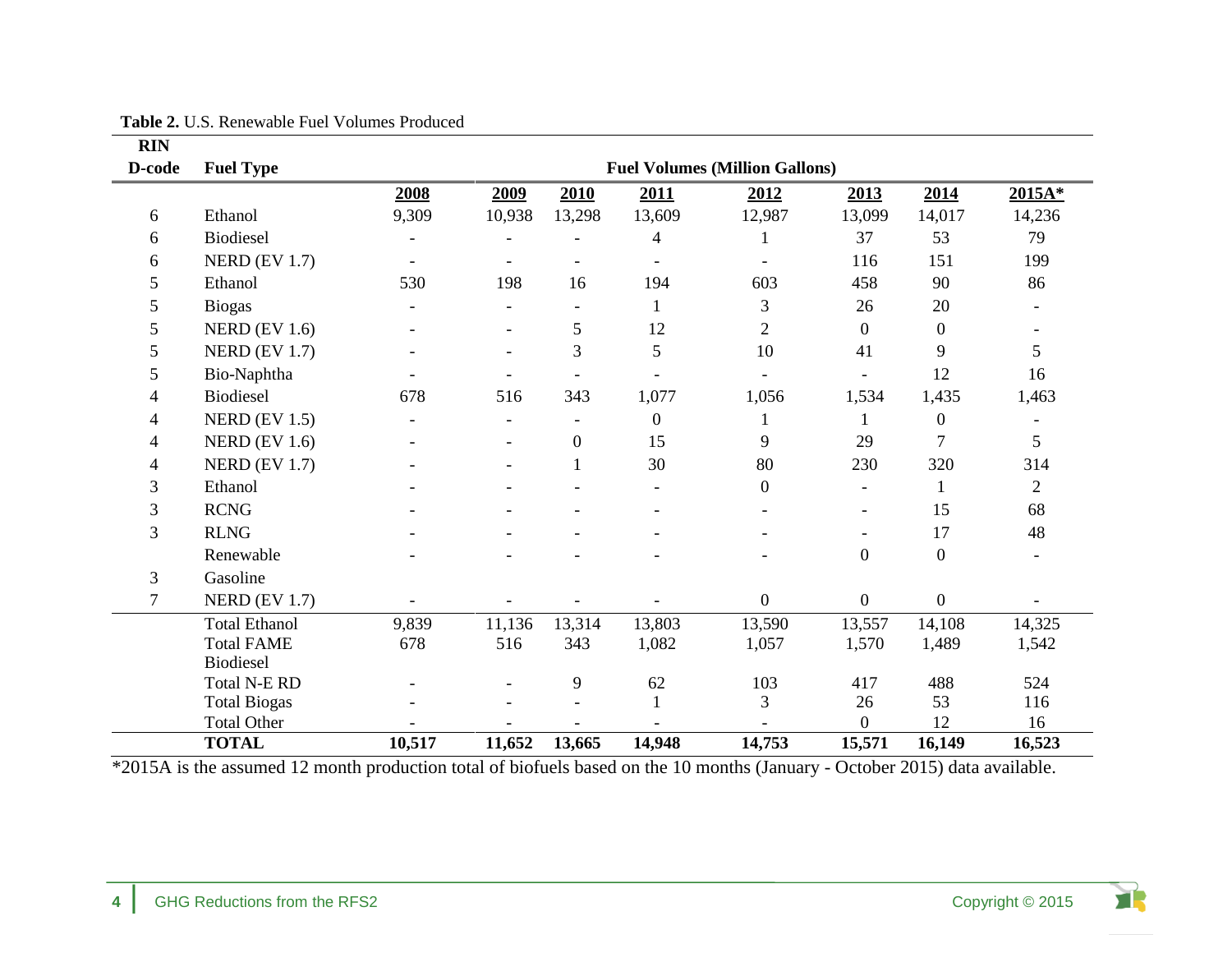<span id="page-12-0"></span>

| <b>RIN</b>     |                      |        |        |          |          |                                      |                          |                  |                          |
|----------------|----------------------|--------|--------|----------|----------|--------------------------------------|--------------------------|------------------|--------------------------|
| D-code         | <b>Fuel Type</b>     |        |        |          |          | <b>RINS Generated (Million RINS)</b> |                          |                  |                          |
|                |                      | 2008   | 2009   | 2010     | 2011     | 2012                                 | 2013                     | 2014             | 2015A*                   |
| 6              | Ethanol              | 9,309  | 10,938 | 13,298   | 13,609   | 12,987                               | 13,099                   | 14,017           | 14,236                   |
| 6              | <b>Biodiesel</b>     |        |        |          | 6        |                                      | 55                       | 80               | 119                      |
| 6              | NERD (EV $1.7$ )     |        |        |          |          |                                      | 196                      | 257              | 338                      |
| 5              | Ethanol              | 530    | 198    | 16       | 194      | 603                                  | 458                      | 90               | 86                       |
| 5              | <b>Biogas</b>        |        |        |          |          | 3                                    | 26                       | 20               | $\overline{\phantom{a}}$ |
| 5              | NERD (EV $1.6$ )     |        |        | 8        | 19       | 3                                    | $\overline{0}$           | $\theta$         |                          |
| 5              | NERD (EV $1.7$ )     |        |        | 4        | 8        | 17                                   | 70                       | 15               | 9                        |
| 5              | Bio-Naphtha          |        |        |          |          |                                      |                          | 18               | 25                       |
| 4              | Biodiesel            | 1,017  | 774    | 515      | 1,616    | 1,585                                | 2,300                    | 2,153            | 2,195                    |
| 4              | NERD (EV $1.5$ )     |        |        |          | $\theta$ |                                      |                          | $\theta$         |                          |
| 4              | NERD (EV $1.6$ )     |        |        | $\theta$ | 24       | 15                                   | 46                       | 12               | 9                        |
| 4              | NERD (EV $1.7$ )     |        |        |          | 51       | 136                                  | 392                      | 544              | 533                      |
| 3              | Ethanol              |        |        |          |          | $\overline{0}$                       | $\overline{a}$           |                  | $\mathfrak{2}$           |
| 3              | <b>RCNG</b>          |        |        |          |          |                                      | $\overline{\phantom{a}}$ | 15               | 68                       |
| 3              | <b>RLNG</b>          |        |        |          |          |                                      | $\overline{\phantom{0}}$ | 17               | 48                       |
| 3              | Renewable Gasoline   |        |        |          |          |                                      | $\boldsymbol{0}$         | $\boldsymbol{0}$ |                          |
| $\overline{7}$ | <b>NERD (EV 1.7)</b> |        |        |          |          | $\overline{0}$                       | $\boldsymbol{0}$         | $\boldsymbol{0}$ |                          |
|                | <b>TOTAL D6</b>      | 9,309  | 10,938 | 13,298   | 13,615   | 12,988                               | 13,350                   | 14,354           | 14,694                   |
|                | <b>TOTAL D5</b>      | 530    | 198    | 28       | 222      | 627                                  | 554                      | 143              | 120                      |
|                | TOTAL D4             | 1,017  | 774    | 516      | 1,692    | 1,737                                | 2,739                    | 2,710            | 2,737                    |
|                | TOTAL D3/D7          |        |        |          |          | $\boldsymbol{0}$                     |                          | 34               | 119                      |
|                | <b>TOTAL</b>         | 10,856 | 11,910 | 13,842   | 15,529   | 15,352                               | 16,645                   | 17,241           | 17,669                   |

**Table 3.** U.S. Renewable Fuel RINS Generated

\*2015A is the assumed 12 month production total of biofuels based on the 10 months (January - October 2015) data available.

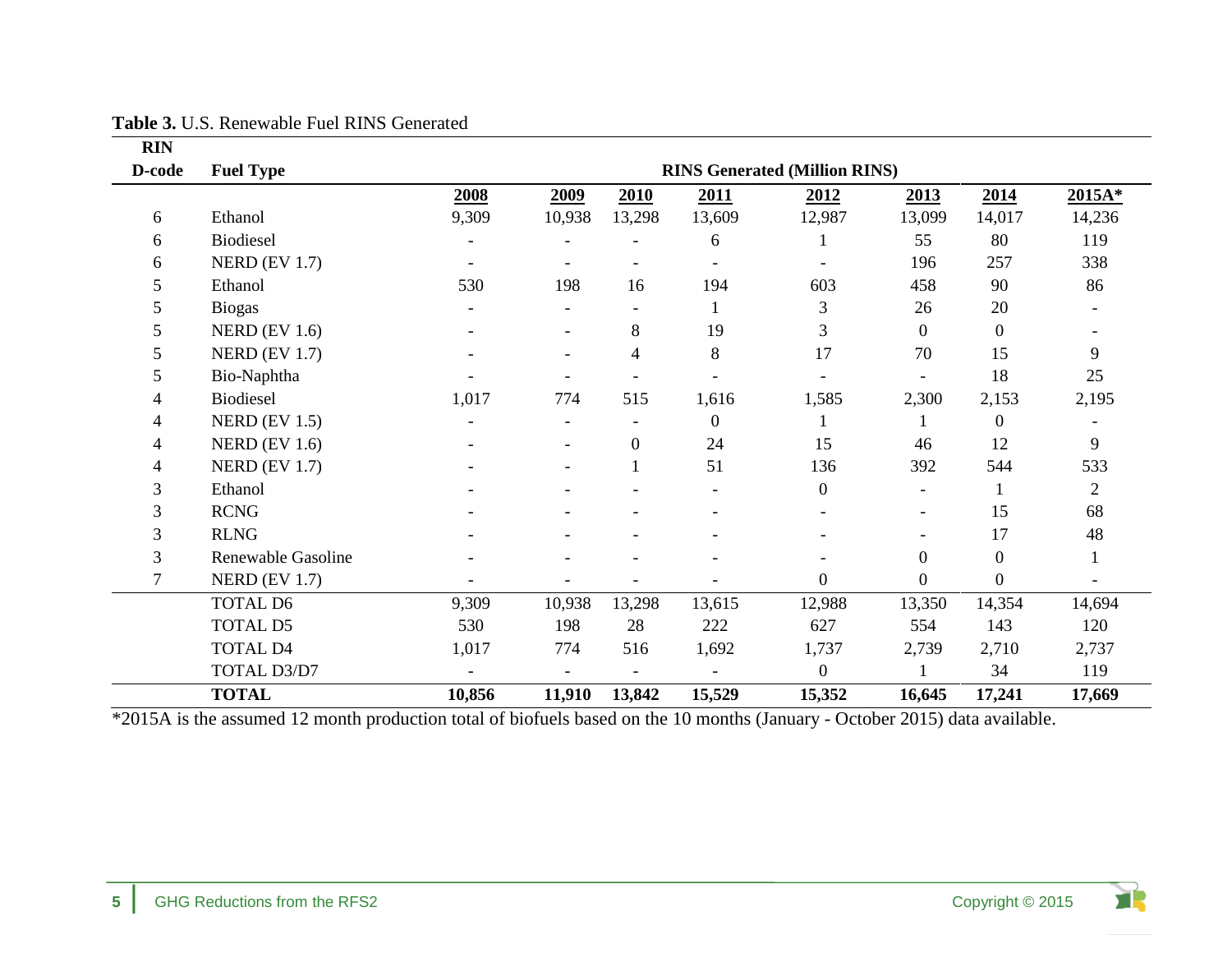#### <span id="page-13-0"></span>**2. Land Use Change**

The Land Use Change (LUC) reflects the net change in carbon stocks associated with expansion of crop production as well as indirect effects that are induced by the demand for feedstocks. LUC is an important, but controversial, element of a biofuels life cycle impact, including the direct emissions associated with land conversion to agricultural fields and indirect emissions associated with economic impacts induced by the change to land use.

EPA, ARB and ANL have developed estimates for LUC estimates from biofuels production. These are summarized in [Table 4.](#page-13-2) The development of LUC estimates is discussed in detail in the 2014 Marginal Emissions report (Boland, 2014). This analysis uses the best estimate for each biofuel category shown here to calculate the total emissions from the production of that biofuel.

|                  |                           |                | Corn             |                          |      |      |      |               | Corn             |  |
|------------------|---------------------------|----------------|------------------|--------------------------|------|------|------|---------------|------------------|--|
| <b>Policy</b>    | Corn                      | Sorghum Stover |                  | Sugarcane Soybean Canola |      |      | Palm | <b>Tallow</b> | <b>BD</b>        |  |
|                  | LUC $(g \text{CO}_2e/MJ)$ |                |                  |                          |      |      |      |               |                  |  |
| 2009 ARB         | 30                        | n/a            | $\boldsymbol{0}$ | 46                       | 62   | 31   | n/a  | $\Omega$      | $\theta$         |  |
| 2010 EPA         | 28                        | 13.1           | $-1.3$           | 5.41                     | 18.3 | ~15  | 48.2 | $\theta$      | $\boldsymbol{0}$ |  |
| 2014 ARB         | 19.6                      | 19.4           | 0                | 11.8                     | 29.1 | 14.5 | 71.4 | $\Omega$      | $\boldsymbol{0}$ |  |
| <b>ANL/CCLUB</b> | 7.6                       | n/a            | $-1.1$           | n/a                      | n/a  | n/a  | n/a  | $\Omega$      | $\theta$         |  |
| <b>Best</b>      |                           |                |                  |                          |      |      |      |               |                  |  |
| <b>Estimate</b>  | 7.6                       | 7.6            | $-1.1$           | 11.8                     | 18.3 | 14.5 | 48.2 | $\mathbf 0$   | 0                |  |

<span id="page-13-2"></span>**Table 4.** LUC Emissions Estimates from Biofuels

#### <span id="page-13-1"></span>**3. Carbon Intensity of Corn Ethanol and Biofuels production**

Ethanol represents the largest volume of renewable fuel produced and consumed in the U.S. The Marginal Emissions report (Boland, 2014) developed aggregated weighted CI estimates for the corn ethanol produced in the U.S. based on the installed capacity shown in [Table 5.](#page-14-0) The installed capacity is based on the production cases described in the EPA Regulatory Impact Analysis (EPA, 2010). The capacity per plant type (including projections for capacity expansions) was used to model the trend in corn ethanol production for RFS operational years of 2008 through to 2015.

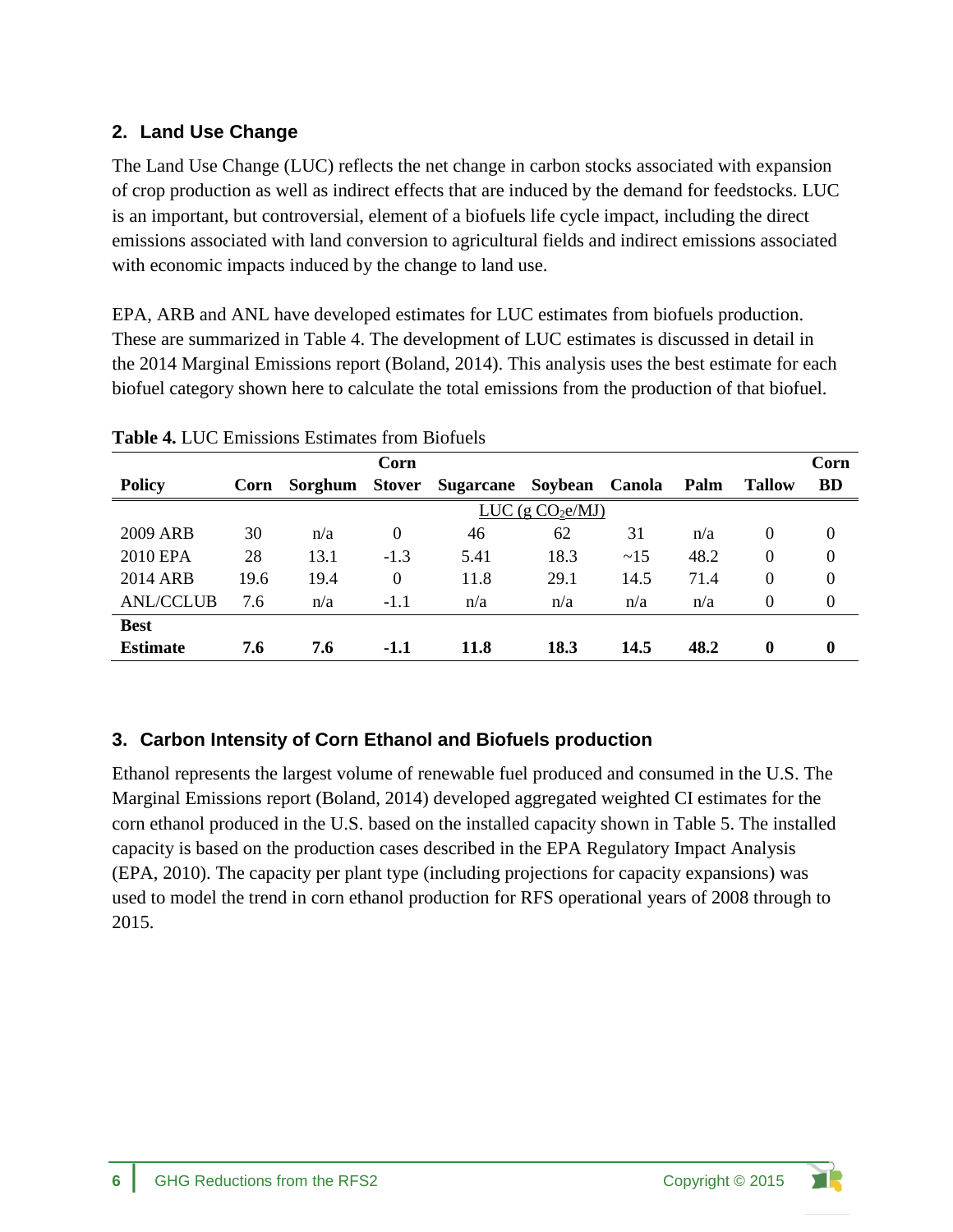| <b>Plant Energy Source,</b>        | 2008           | $\mathbf{r}$<br>2009 | 2010   | ັ<br>2011 | ັ<br>2012 | 2013   | 2014   | 2015A* |  |
|------------------------------------|----------------|----------------------|--------|-----------|-----------|--------|--------|--------|--|
| Aggregated data <sup>a,b</sup>     | Capacity (MGY) |                      |        |           |           |        |        |        |  |
| Wet Mill, Coal                     | 1,888          | 1,889                | 1,890  | 1,892     | 1,893     | 18,83  | 1,836  | 1,790  |  |
| Wet Mill, NG                       | 107            | 199                  | 328    | 420       | 473       | 526    | 579    | 631    |  |
| Dry Mill, Coal                     | 54             | 45                   | 36     | 28        | 19        | 17     | 15     | 13     |  |
| Dry Mill, NG, DDGS                 | 2,919          | 2,643                | 2,366  | 1,790     | 1,812     | 1,732  | 1,653  | 1,573  |  |
| Dry Mill, NG, WDGS                 | 1,442          | 1,310                | 1,178  | 945       | 913       | 888    | 863    | 837    |  |
| Dry mill, corn oil DDGS            | 1,946          | 3,036                | 4,617  | 5,399     | 5,471     | 5,432  | 5,393  | 5,354  |  |
| Dry mill, corn oil, WDGS           | 961            | 1,403                | 2,145  | 2,486     | 2,728     | 2,630  | 2,533  | 2,435  |  |
| Dry Mill NG, WDGS CRF <sup>c</sup> | 325            | 343                  | 361    | 379       | 397       | 245    | 461    | 631    |  |
| Dry Mill, NG, Biomass              | 195            | 268                  | 391    | 464       | 487       | 662    | 866    | 1145   |  |
| <b>Total Corn Ethanol</b>          | 9,839          | 11,136               | 13,314 | 13,803    | 14,194    | 14,015 | 14,197 | 14,409 |  |

<span id="page-14-0"></span>**Table 5.** Corn Ethanol Production Capacity and Technology Aggregation

<sup>a</sup> EPA Regulatory Impact Analysis (RIA)for the final Transport Rule.(EPA, 2009)

**b** Custom projections in consultation with industry experts.

 $\text{c}$  CRF can be combined with any or all of the above cases, WDGS is illustrative.

[Table 6](#page-14-1) shows the representative CI of ethanol produced at each type of production facility described in the RIA.

<span id="page-14-1"></span>

|                                     | <b>Carbon Intensity</b>               |       |
|-------------------------------------|---------------------------------------|-------|
|                                     | (g CO <sub>2</sub> e/MJ) <sup>a</sup> |       |
| <b>Corn Ethanol Production Type</b> | 2008                                  | 2015  |
| Wet Mill, Coal                      | 97.35                                 | 93.07 |
| Wet Mill, NG                        | 77.35                                 | 73.34 |
| Dry Mill, Coal                      | 67.61                                 | 63.38 |
| Dry Mill, Average                   | 64.27                                 | 56.04 |
| Dry Mill, NG, DDGS                  | 60.80                                 | 58.72 |
| Dry Mill, NG, WDGS                  | 55.38                                 | 49.79 |
| Dry mill, corn oil DDGS             | 63.82                                 | 58.26 |
| Dry mill, corn oil WDGS             | 54.92                                 | 49.79 |
| Dry Mill NG, CRF                    | 48.27                                 | 54.39 |
| Dry Mill, NG, Biomass               | 38.00                                 | 43.29 |

<sup>a</sup> CI based on GREET1\_2015 model. Data form the latest National Corn Mill Ethanol Survey (Mueller, 2010) and GREET1\_2015, provided energy inputs data to these calculations.

Similar to ethanol, estimates for the production of bio- and renewable diesel were based on the feedstock use per fuel. The U.S. Energy Information Agency (EIA) provides inputs on the U.S. feedstock inputs into biodiesel production (EIA, 2015). The production volumes for modelled for the years 2008 through to 2015. The biodiesel feedstock production volumes are shown in [Table](#page-15-0)  [7.](#page-15-0)

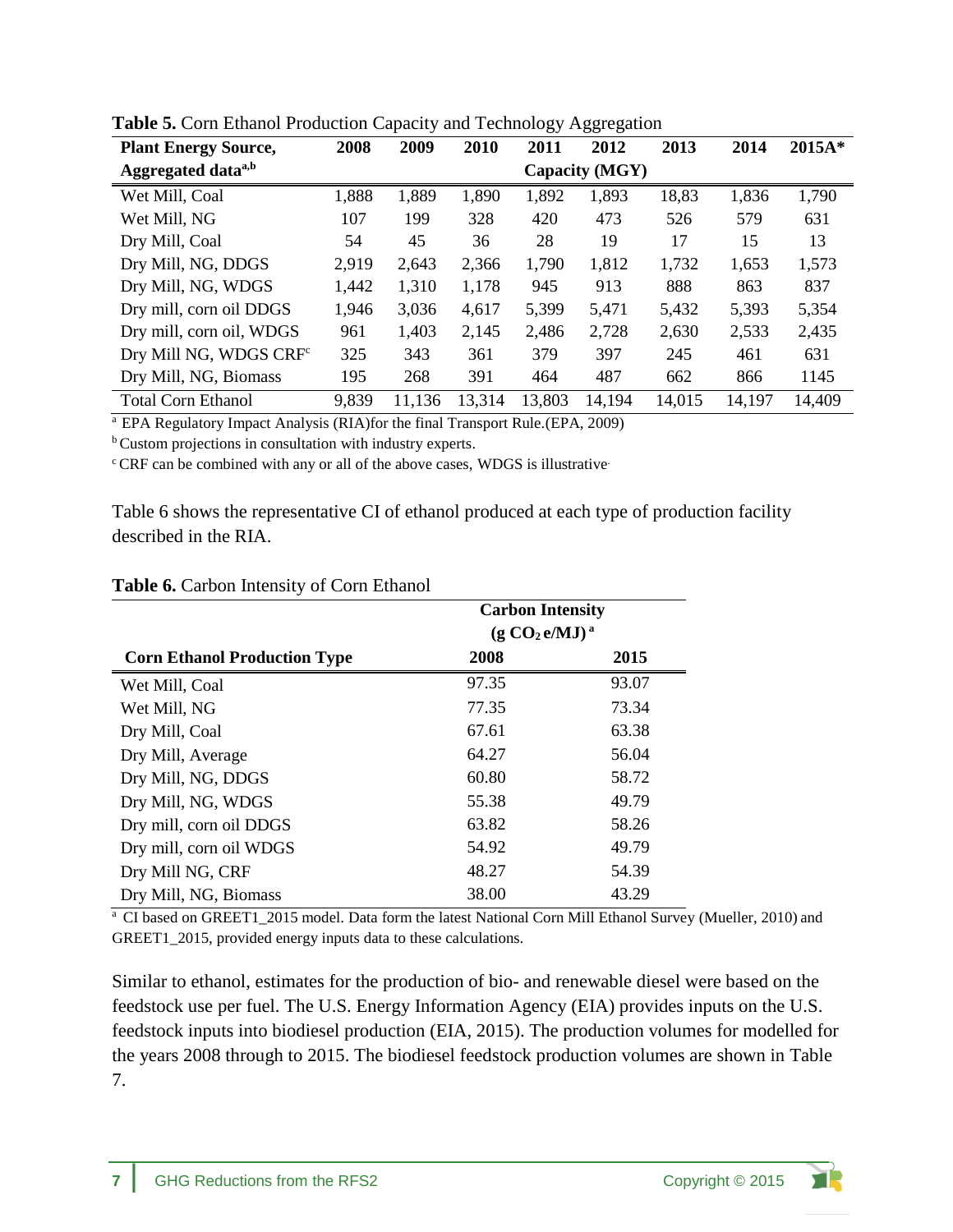|                 | <b>Volume (Million Gallon)</b> |          |          |          |          |          |          |                  |  |
|-----------------|--------------------------------|----------|----------|----------|----------|----------|----------|------------------|--|
| Feedstock       | 2008                           | 2009     | 2010     | 2011     | 2012     | 2013     | 2014     | $2015A*$         |  |
| <b>Total BD</b> | 678                            | 516      | 343      | 1,077    | 1,056    | 1,534    | 1,435    | 1,463            |  |
| Canola oil      | 55                             | 42       | 28       | 87       | 85       | 123      | 116      | 118              |  |
| Corn oil        | 73                             | 56       | 37       | 116      | 114      | 166      | 155      | 158              |  |
| Palm oil        | $\Omega$                       | $\Omega$ | $\theta$ | $\theta$ | $\theta$ | $\theta$ | $\theta$ | $\boldsymbol{0}$ |  |
| Soybean oil     | 363                            | 276      | 184      | 577      | 565      | 821      | 768      | 783              |  |
| Tallow/Poultry  | 48                             | 36       | 24       | 76       | 74       | 108      | 101      | 103              |  |
| <b>UCO</b>      | 139                            | 106      | 71       | 221      | 217      | 315      | 295      | 301              |  |

<span id="page-15-0"></span>**Table 7.** Biodiesel Feedstocks Volumes from 2008 through 2015

\*2015A is the assumed 12 month production total of biofuels based on the 10 months (January - October 2015) data available.

Similar estimates for the renewable diesel feedstocks were developed from the study of hydrogenation derived renewable diesel as a renewable fuel option in North America (Lambert, 2012). The biogas feedstocks were assumed to be landfill gas and wastewater treatment facility biogas.

[Table 8](#page-16-0) shows the volumetric weighted carbon intensity estimates (developed by weighting the production capacity with the CI for each technology/feedstock) for the each of the biofuel categories included in the RFS2, for the years 2008 through 2015. The table also shows the assumed minimum reduction threshold CI for the RFS2 for each fuel type.

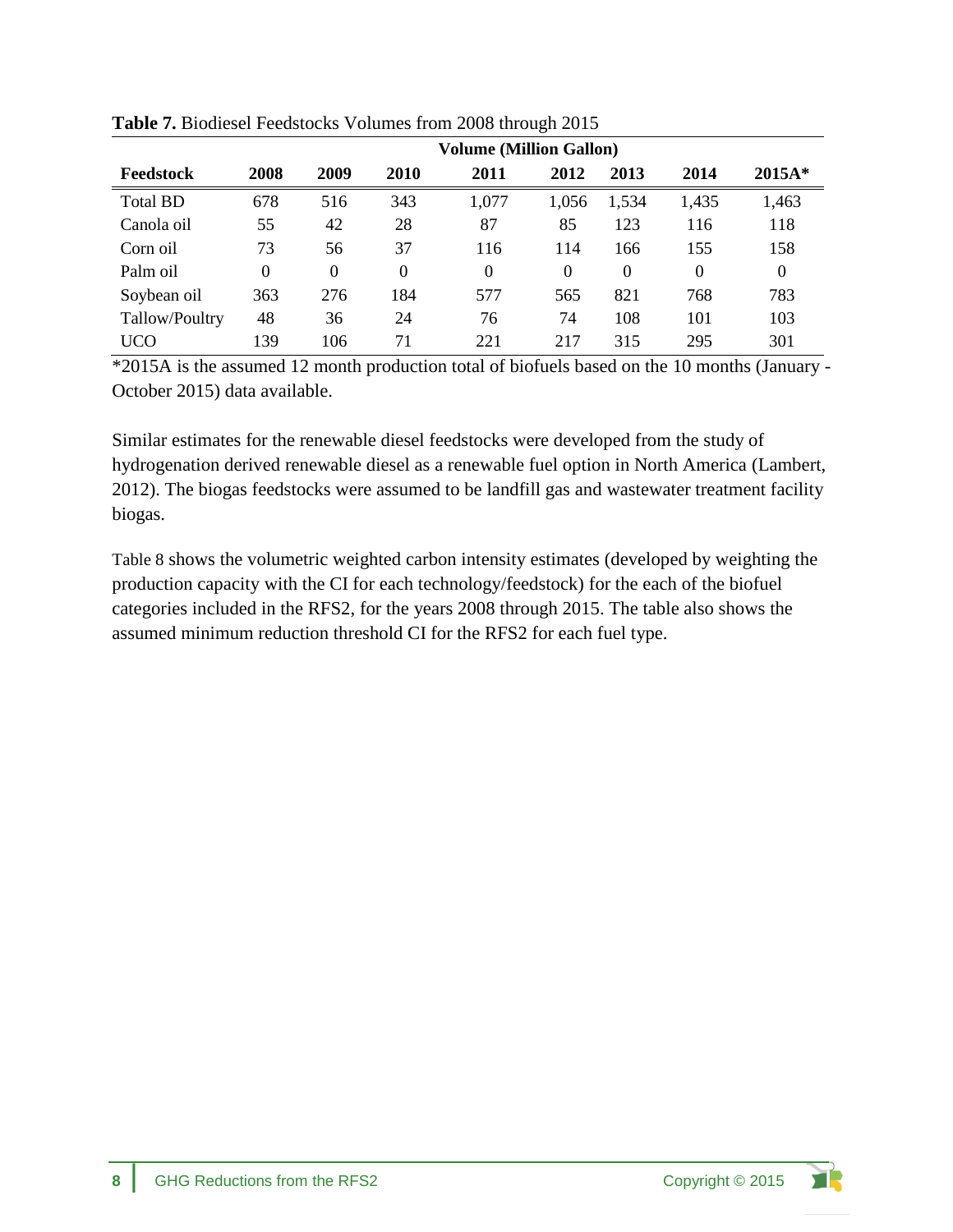<span id="page-16-0"></span>

| Min.             |                      |                                  |       |             |       |             |       |             |             |       |
|------------------|----------------------|----------------------------------|-------|-------------|-------|-------------|-------|-------------|-------------|-------|
| <b>GHG</b>       |                      | Carbon Intensity (g $CO2 e/MJ$ ) |       |             |       |             |       |             |             |       |
| <b>Reduction</b> | <b>Fuel Type</b>     | <b>Threshold</b>                 | 2008  | <u>2009</u> | 2010  | <u>2011</u> | 2012  | <u>2013</u> | <u>2014</u> | 2015A |
|                  | Gasoline             |                                  | 96.71 | 96.75       | 96.79 | 96.83       | 96.87 | 96.88       | 96.89       | 96.89 |
|                  | <b>EPA Baseline</b>  | 93.08                            | 93.08 | 93.08       | 93.08 | 93.08       | 93.08 | 93.08       | 93.08       | 93.08 |
| 20%              | Ethanol              | 74.46                            | 67.84 | 65.96       | 63.88 | 62.78       | 62.13 | 61.48       | 61.08       | 59.21 |
| 20%              | <b>Biodiesel</b>     | 74.46                            | 71.78 | 71.78       | 71.55 | 71.55       | 71.55 | 71.49       | 71.50       | 71.17 |
| 20%              | NERD (EV $1.7$ )     | 74.46                            | 71.73 | 71.73       | 71.54 | 71.54       | 71.54 | 71.47       | 71.48       | 71.39 |
| 50%              | Ethanol              | 46.54                            | 41.89 | 41.90       | 42.11 | 42.11       | 42.10 | 42.24       | 42.25       | 38.61 |
| 50%              | <b>Biogas</b>        | 46.54                            | 32.00 | 32.00       | 30.86 | 30.86       | 30.86 | 30.17       | 30.23       | 29.69 |
| 50%              | NERD $(EV 1.6)$      | 46.54                            | 46.41 | 46.41       | 46.41 | 46.41       | 46.45 | 46.22       | 46.18       | 46.18 |
| 50%              | <b>NERD (EV 1.7)</b> | 46.54                            | 46.41 | 46.41       | 46.41 | 46.41       | 46.45 | 46.22       | 46.18       | 45.94 |
| 50%              | Bio-Naphtha          | 46.54                            | 46.41 | 46.41       | 46.41 | 46.41       | 46.45 | 46.22       | 46.18       | 45.94 |
| 50%              | <b>Biodiesel</b>     | 46.54                            | 41.29 | 41.29       | 40.86 | 40.86       | 41.04 | 40.86       | 40.88       | 40.50 |
| 50%              | NERD $(EV 1.5)$      | 46.54                            | 46.41 | 46.41       | 46.41 | 46.41       | 46.45 | 46.22       | 46.18       | 46.18 |
| 50%              | NERD $(EV 1.6)$      | 46.54                            | 46.41 | 46.41       | 46.41 | 46.41       | 46.45 | 46.22       | 46.18       | 45.94 |
| 50%              | NERD (EV $1.7$ )     | 46.54                            | 46.41 | 46.41       | 46.41 | 46.41       | 46.45 | 46.22       | 46.18       | 45.94 |
| 60%              | Ethanol              | 37.23                            | 37.23 | 37.24       | 37.43 | 37.62       | 37.81 | 38.13       | 38.45       | 35.44 |
| 60%              | <b>RCNG</b>          | 37.23                            | 32.00 | 32.00       | 30.86 | 30.86       | 30.86 | 30.17       | 30.23       | 29.69 |
| 60%              | <b>RLNG</b>          | 37.23                            | 35.00 | 35.00       | 33.75 | 33.75       | 33.75 | 33.00       | 33.06       | 32.47 |
| 60%              | Renewable Gasoline   | 37.23                            | 27.99 | 27.99       | 27.05 | 27.05       | 27.05 | 26.52       | 26.57       | 26.10 |
| 60%              | NERD (EV $1.7$ )     | 37.23                            | 27.99 | 27.99       | 27.05 | 27.05       | 27.05 | 26.52       | 26.57       | 26.10 |

**Table 8.** Carbon Intensity Estimates of All Biofuels plus EPA Minimum Threshold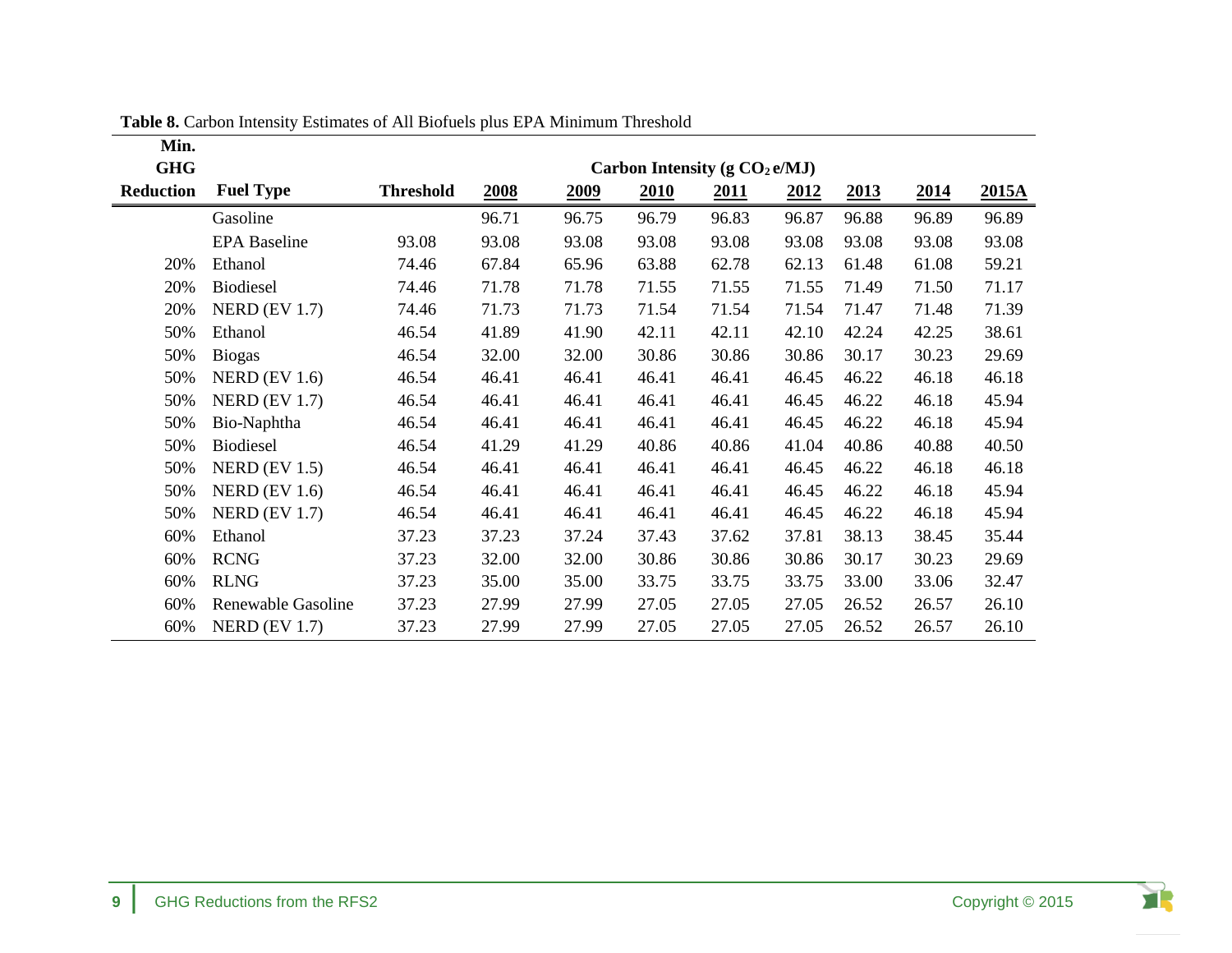#### <span id="page-17-0"></span>**3.1 Avoided GHG Emissions**

The avoided GHG emissions are calculated from the reduction in CI from the revised petroleum baseline, as developed by Boland et al. (Boland, 2014). [Figure 4](#page-17-1) shows the total  $CO<sub>2</sub>$  savings, in million metric tonnes per year (Million Tonne/yr) from the inclusion of ethanol in the RFS2. [Figure 5](#page-18-0) shows the  $CO<sub>2</sub>$  saving from all other biofuels. Since ethanol is thus far the major component of the RFS2, the majority of  $CO<sub>2</sub>$  savings are due to the ethanol fuels. [Figure 6](#page-18-1) shows the total CO<sup>2</sup> reductions of the RFS2 based on the analysis presented here. The base RFS assumptions are also shown in the graph, where the biofuels meet the minimum CI threshold mandated in the RIA (EPA, 2009) and as shown in [Table 8](#page-16-0). The RFS2 has resulted in the cumulative  $CO<sub>2</sub>$  savings of 354 million metric tonnes over the period of implementation. The CO<sup>2</sup> savings as calculated from the minimum CI threshold base assumptions outlined in the RIA (EPA, 2009) results in the cumulative  $CO_2$  savings of 240 million metric tonnes of  $CO_2$ .



**Ethanol Savings** 

<span id="page-17-1"></span>**Figure 4.** GHG Savings from Ethanol

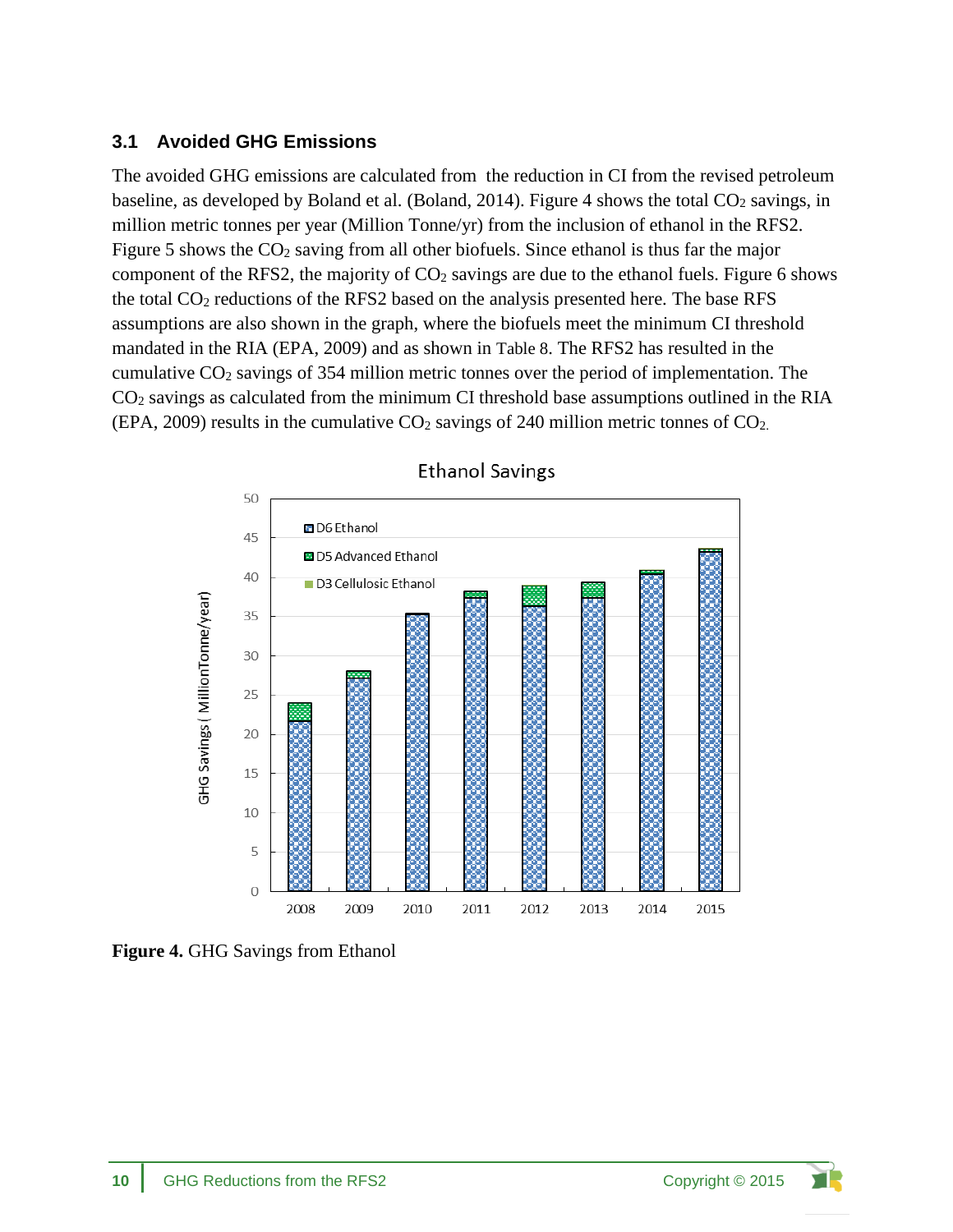

<span id="page-18-0"></span>**Figure 5.** GHG Savings from Other RFS2 Biofuels (Excluding Ethanol).



<span id="page-18-1"></span>**Figure 6.** GHG Savings from the RFS2 Program

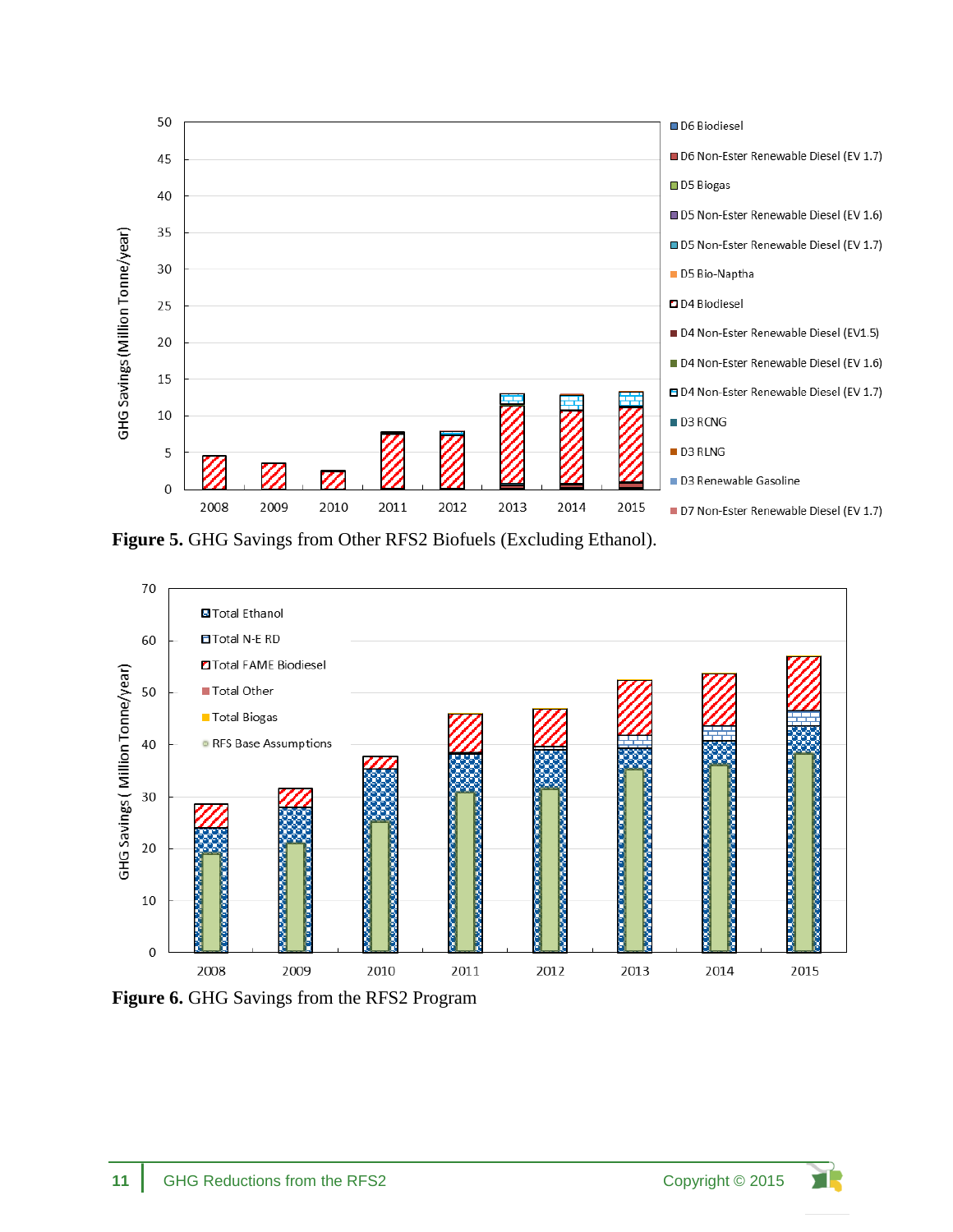#### <span id="page-19-0"></span>**4. Conclusions**

The RFS2 has resulted in GHG emissions reductions, which exceed the original projections from the 2010 final Rule. The increased GHG reductions are due to the following:

- 1. Corn ethanol has adopted technology improvements, which results in greater than 20% reduction in GHG emissions.
- 2. Petroleum GHG emissions are higher than the baseline projected by EPA.
- 3. The mix of other renewable fuels has also contributed to additional GHG reductions even though cellulosic ethanol targets in the original rule have not been met.

Biofuels have achieved and exceeded the GHG reductions estimated by EPA. The reductions are greater than the categories within the RFS2 because technology improvements have resulted in reductions in energy use and the RFS categories characterize typical renewable fuels. These categories were not intended to represent the weighted GHG reductions of all fuels produced under the rule.